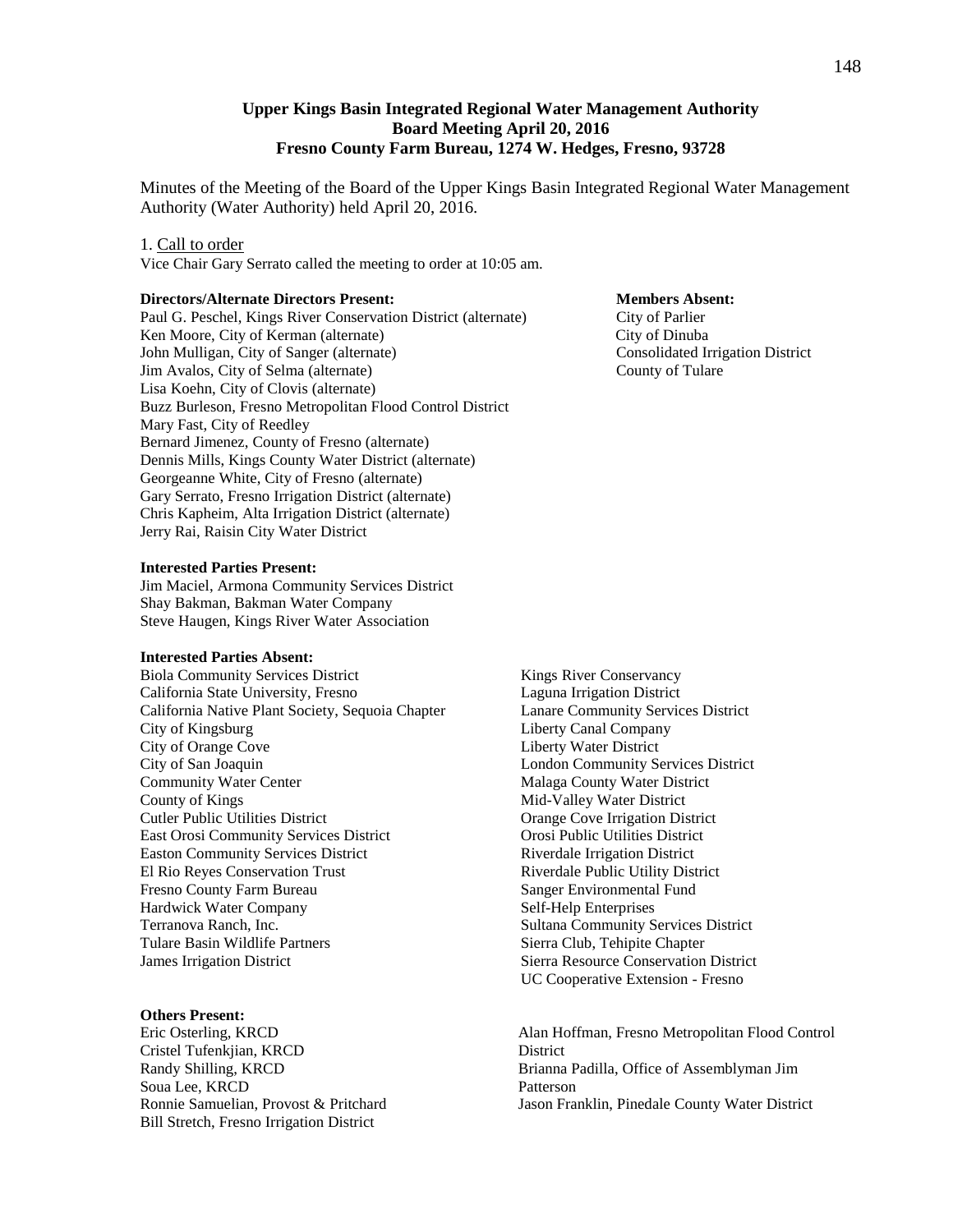2. Addition to or Deletion from the Agenda None

3. Public Presentations None

#### 4. Approval of Minutes of the January 20, 2016 meeting minutes

It was moved by Director Fast, seconded by Alternate Director Mills, and unanimously carried that the minutes of January 20, 2016 meeting of the Board of Directors be approved as presented.

## 5. Member/Interested Party Report

Steve Haugen of the Kings River Water Association presented on the water conditions and impacts of the Rough Fire on the Kings River watershed. Haugen highlighted some concerns related to the Rough Fire's impact on watershed hydrology including debris flow, sediment loads, landslides, and water quality.

## 6. Advisory Committee Report

Vice Chair Serrato called on Advisory Committee Chair Lisa Koehn to provide a report on Advisory Committee activities. Koehn reported that the Advisory Committee met on March 16, but did not have a quorum. Koehn reported that the Committee received a report from the Prop 1 Strategic Planning Ad-Hoc workgroup and a report from KRCD staff regarding planning and implementation contracts, interregional and statewide coordination, public information, legislation, and administrative items. The Committee discussed the request by Pinedale County Water District to become an Interested Party and agreed Pinedale County Water District met the Interested Party requirements and is located within the boundaries of the IRWMP. Lastly, the Committee discussed the recommendation to task Provost & Pritchard to provide services for the preparation of a Prop 1 Planning Grant application and to update the Kings Basin's IRWM plan.

# 7. Staff Reports

*Planning and Implementation Contracts* – Lee reported that under Prop 84 Round 1; Consolidated ID's groundwater banking project is completed and under Prop 84 Round 2; Laguna ID's groundwater recharge project is completed and Fresno ID gained compliance for their Ag Water Management Plan and is now eligible for Prop 84 grant reimbursement. Lee reported that on April 15 a final grant report was submitted to the California Water Foundation for the Kings IWFM project, Educational Outreach for Local Land Use Planning project, and the Lower Kings Basin Dedicated Monitoring Well project.

*Inter-regional and Statewide Coordination* – Osterling reported that \$3.4 million is available in noncompetitive grant funding to the Tulare Lake Funding Area under the Prop 1 IRWM DAC Involvement Program. Osterling reported that a DAC Involvement committee made up of IRWM representatives, DAC representatives, County representatives, and NGOs have been meeting regularly in Visalia to develop a scope of work. The DAC Involvement committee came up with a draft scope where \$2 million would be allocated to DAC project development, \$500,000 for the creation of a DAC coordinator position, and the remaining \$500,000 would be allocated to various administrative and outreach activities. Osterling reported that it would be wise to enter into an MOU between the seven IRWM groups to allow the IRWM groups to drive the efforts of this grant and to ensure equitable distribution of funding and impact throughout the Funding Area.

Osterling reported that the IRWM Roundtable of Regions released a survey to look at the future of IRWM. The DWR Division of IRWM is trying to figure out how to incentivize IRWM participation and sustainability.

Osterling reported that the Kings Subbasin currently has five possible GSAs. James ID GSA and Kings River East MOU GSA have submitted their notification to become a GSA and are undergoing the 90-day comment period.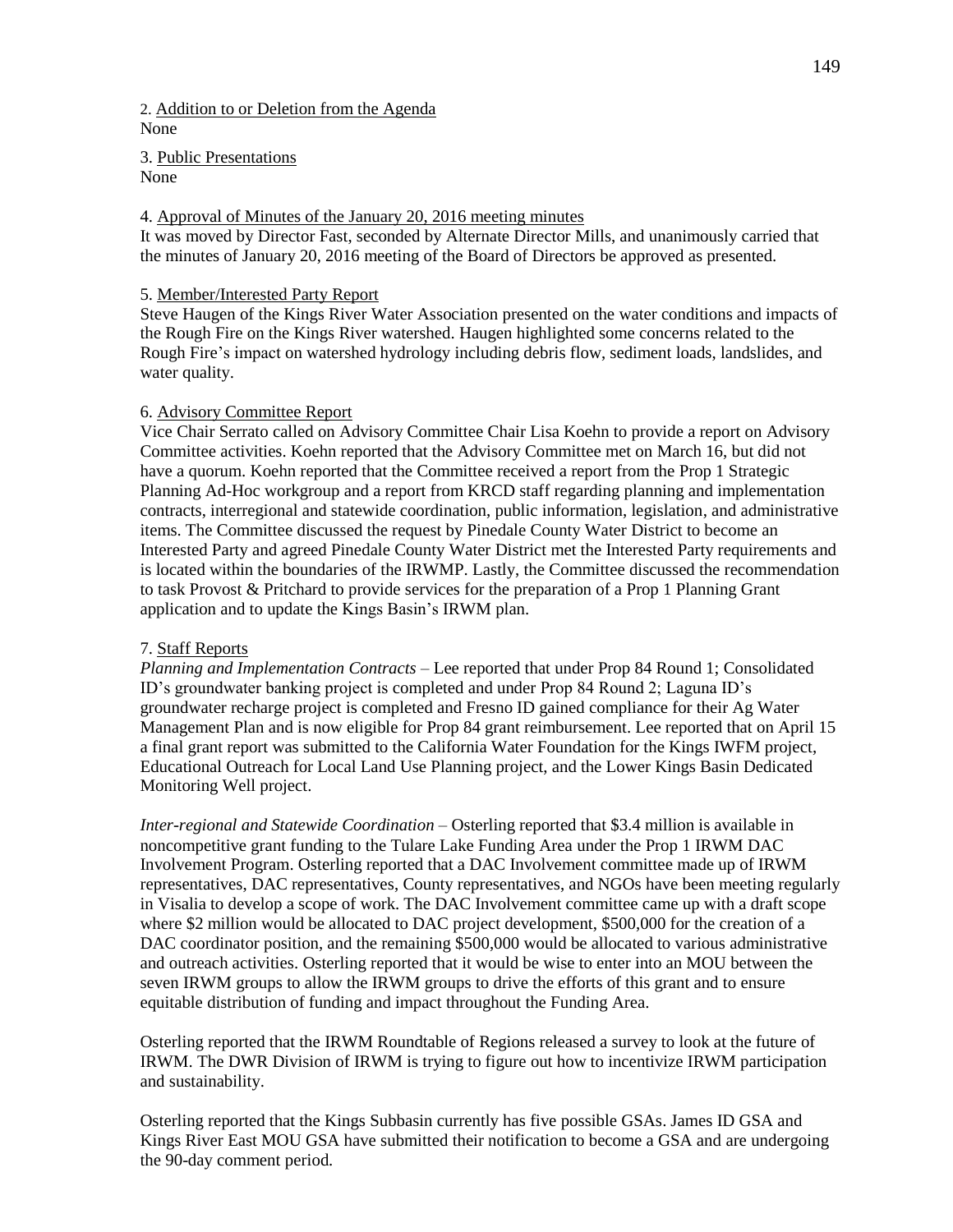## *Public Information* – None to report

*Legislation –*Tufenkjian reported that AB 935 (Salas) is in the Senate inactive file, but may be brought on the Senate floor for consideration. Tufenkjian reported that one of the concerns of AB 935 is the policy language that can be written into the bill to prioritize certain projects over others. Tufenkjian reported she will send information to members who had previously put in an opposition letter to see if they will be maintaining an opposed position.

*Administrative Items –* Lee reported that the Statement of Economic Interest Form 700 for the year 2015 is completed. Lee reported that Dezaraye Bagalayos was appointed as a new alternate representative for the Interested Party, Tulare Basin Wildlife Partners.

# *Other* – None to report

8. Request by Pinedale County Water District to become an Interested Party

Lee reported that Pinedale County Water District has requested to become an Interested Party and would like to appoint Jason Franklin as their representative and Mark Gutierrez as their alternate representative. Lee reported that the Advisory Committee was not able to take action on the request at their March 16 meeting because there was not a quorum, but the Committee did discuss the request and the Committee supported the request. It was moved by Alternate Director Jimenez, seconded by Alternate Director Avalos, and unanimously carried that Pinedale County Water District become an Interested Party of the KBWA.

9. Recommendation to approve Resolution No. 16-01 and to task Provost & Pritchard to provide related services regarding preparation of a Planning Grant application

Osterling referred to pages 11, 13, and 17 of the agenda packet for information on two proposals from Provost & Pritchard and Resolution No. 16-01. The first proposal is to task Provost and Pritchard to prepare a Planning Grant application; the second is a cost estimate for Provost & Pritchard to implement the work of updating the Kings Basin IRWM Plan; and the third is an authorizing resolution for the Authority's Chairman to enter into an agreement with the Department of Water Resources to update the IRWM Plan if the Kings Basin IRWM is awarded funding. Shilling referred to page 12 of the agenda packet and noted that the authorization to expend \$14,000 to prepare a Planning Grant application was not budgeted into the current IRWM budget. Shilling further clarified that the Authority has sufficient funds to cover the \$14,000 Planning Grant application under the current budget and that the cost share estimate of \$49,250 to update the IRWM Plan would be included in the 2016-2017 budget that will be voted on by the Board in July 2016.

- 1. It was moved by Alternate Director Kapheim, seconded by Director Fast, and unanimously carried that the Authority expend \$14,000 to task Provost & Pritchard to prepare the Planning Grant application.
- 2. It was moved by Alternate Director Peschel, seconded by Alternate Director Kapheim, and unanimously carried that the Authority cost share be authorized in an amount not to exceed \$49,250 to update the Kings Basin IRWM Plan.
- 3. It was moved by Alternate Director Koehn, seconded by Alternate Director Jimenez, and unanimously carried that the Authority adopt Resolution 16-01 to authorize the Chair of the Water Authority, or his or her designee, to prepare a Planning Grant application and to enter into a grant agreement with the Department of Water Resources.

10. Recommendation to approve Resolution No. 16-02

Shilling requested the Board approve Resolution No. 16-02 designating JP Morgan Chase Bank as the depository of the Authority's funds, appoint Paul G. Peschel as the Secretary/Treasurer and Randy